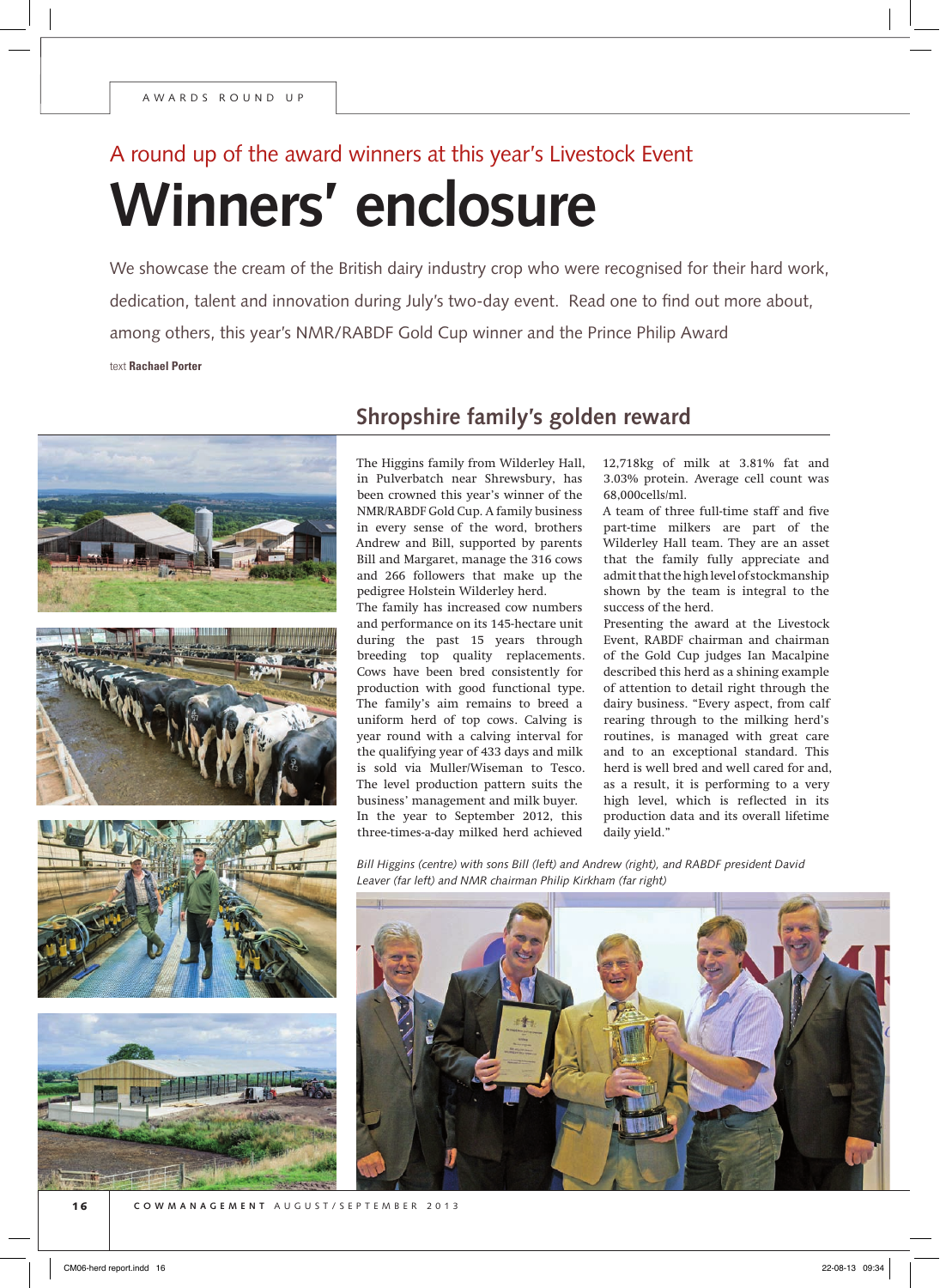#### **Silver celebrations for Lancashire herd**



*The 2013 NMR Silver Salver winners are James and David Tomlinson*

Runner up and recipients of the NMR Silver Salver were David, Sheila and James Tomlinson. Together they manage the 230-cow Bilsrow Holstein herd from Bilsborrow in Preston, Lancashire. Responsibilities are shared on this

154-hectare unit. James Tomlinson takes care of milking, fertility and health with the help of assistant herdsman James Billington. His father David – with part time help from Russell Thompson– looks after the land work and feeding. Breeding decisions are based on a

balance of type and production and have always underpinned the progress and success of this herd, which achieved an average yield of 10,538kg of milk at 4.41% fat and 3.14% protein on twice-aday milking with an average cell count of 118,000cells/ml for the year ending September 2012. Milk is sold to local cheese makers Dewlay at Garstang. With cow numbers now at 230 and 210 youngstock and more land recently acquired the Tomlinsons are set for expansion.

#### **Breed society awards**



*Ayrshire Cattle Society president Colin Christophers (left) and John Adamson*

Also presented at the Livestock Event was the Lilyhill Cup for the top Jersey herd and the Murchland Cup for the top Ayrshire herd among this year's 500 Gold Cup qualifying herds. Winner of the Lilyhill Cup, awarded by the Jersey Cattle Society, is Swangrove Farms from Badminton, Gloucestershire. This 107 cow herd achieved a yield of 6,486kg of milk at 5.23% of fat and 3.72% protein with a cell count of 153,000 cells/ml. The Murchland Perpetual Trophy, awarded by the Ayrshire Cattle Society, went to John Adamson & Son from Pettinain, Lanarkshire. Their 157-cow herd saw an average yield of 8,254kg of milk at 4.33% fat and 3.31% protein.

*From left to right: President of the Jersey Cattle Society Tom Bradley, NMR milk recorder Myra Chappell, NMR field business manager Jane McGill, and RABDF president David Leaver*



### **Highest LDY herd**

Winner of the Chris May Memorial Award, given to the Gold Cup qualifying herd with the highest average lifetime daily yield (LDY), was Nick Cobb from Dorchester, Dorset. His 731-cow herd achieved an average LDY of 19.47kg/day for the year ending September 2012 and has a calving interval of 383 days.

*Alan Cobb (second from right) with herdsman Paul Crocker, RABDF president David Leaver (far left) and NMR chairman Philip Kirkham (far right)*